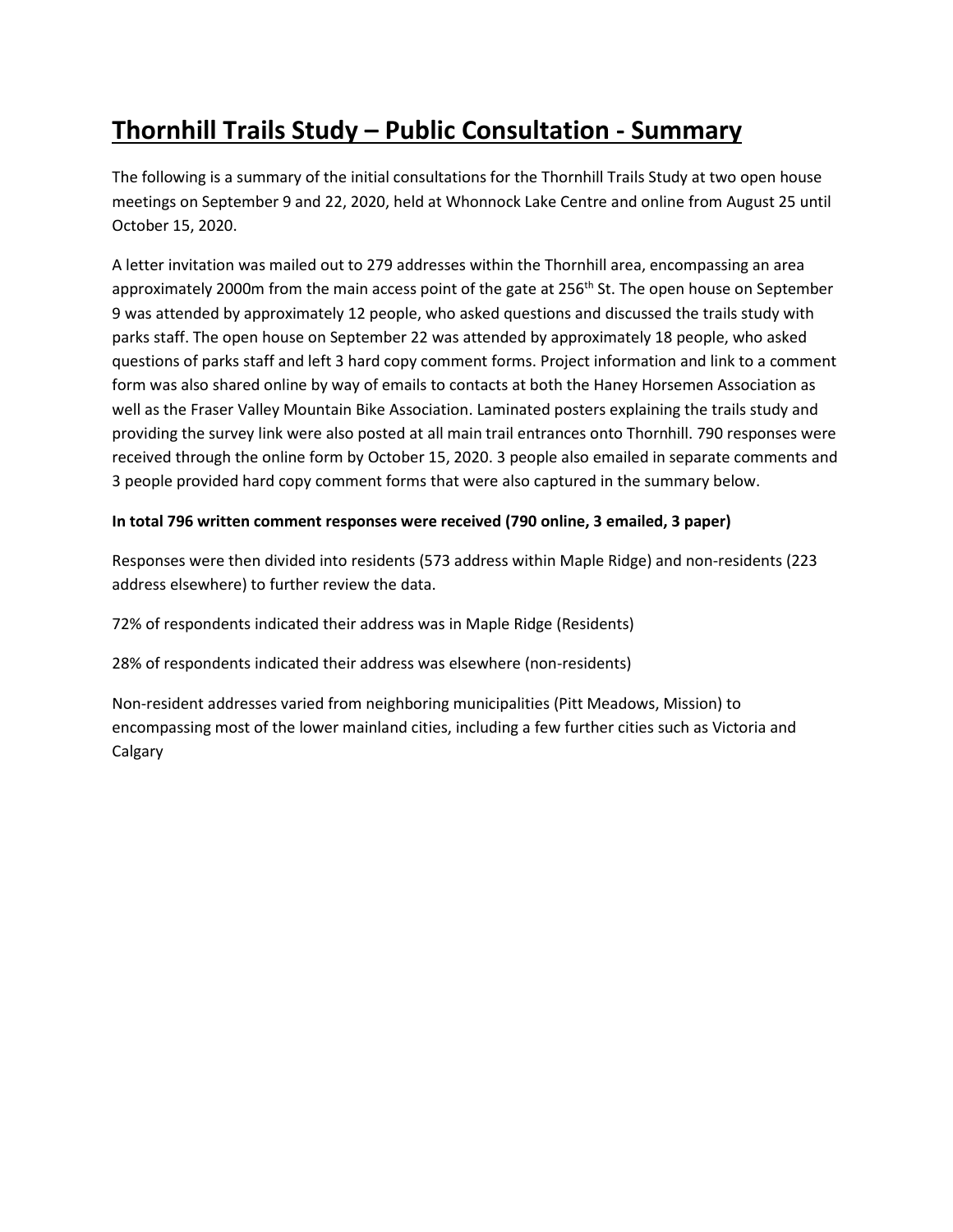#### **Question 1: Which trail user category best describes you?**

(Non-exclusive question – Some people selected multiple user types)

| <b>Trail User</b>                   | <b>Resident</b> | <b>Non-Resident</b> |
|-------------------------------------|-----------------|---------------------|
| <b>Hiking User</b>                  | 329             | 23                  |
| <b>Mountain Bike User</b>           | 309             | 210                 |
| <b>Equestrian User</b>              | 76              | 9                   |
| <b>Other - Trail Runner</b>         | 23              | 4                   |
| <b>Other - Dog Walking</b>          | 14              | $\mathbf{1}$        |
| <b>Other - Family walks</b>         | 5               |                     |
| <b>Other - Disc Golf</b>            | $\overline{2}$  |                     |
| <b>Other - Recreational cycling</b> | 1               |                     |
| <b>Other - Bird Watching</b>        | 1               |                     |
| <b>Other - Photographer</b>         | 1               |                     |
| Total                               | 761             | 247                 |

### **Question 2. How often do you visit the trails on Thornhill?**

Selectable field question

| <b>Frequency</b>             | <b>Resident</b> | <b>Non-Resident</b> |
|------------------------------|-----------------|---------------------|
| <b>Multiple times a week</b> | 331             | 29                  |
| Once a week                  | 100             | 50                  |
| A few times a month          | 88              | 88                  |
| Once a month                 | 33              | 38                  |
| A few times a year           | 7               | 18                  |
| I don't go/ use              | 6               | 0                   |
| <b>Total</b>                 | 565             | 223                 |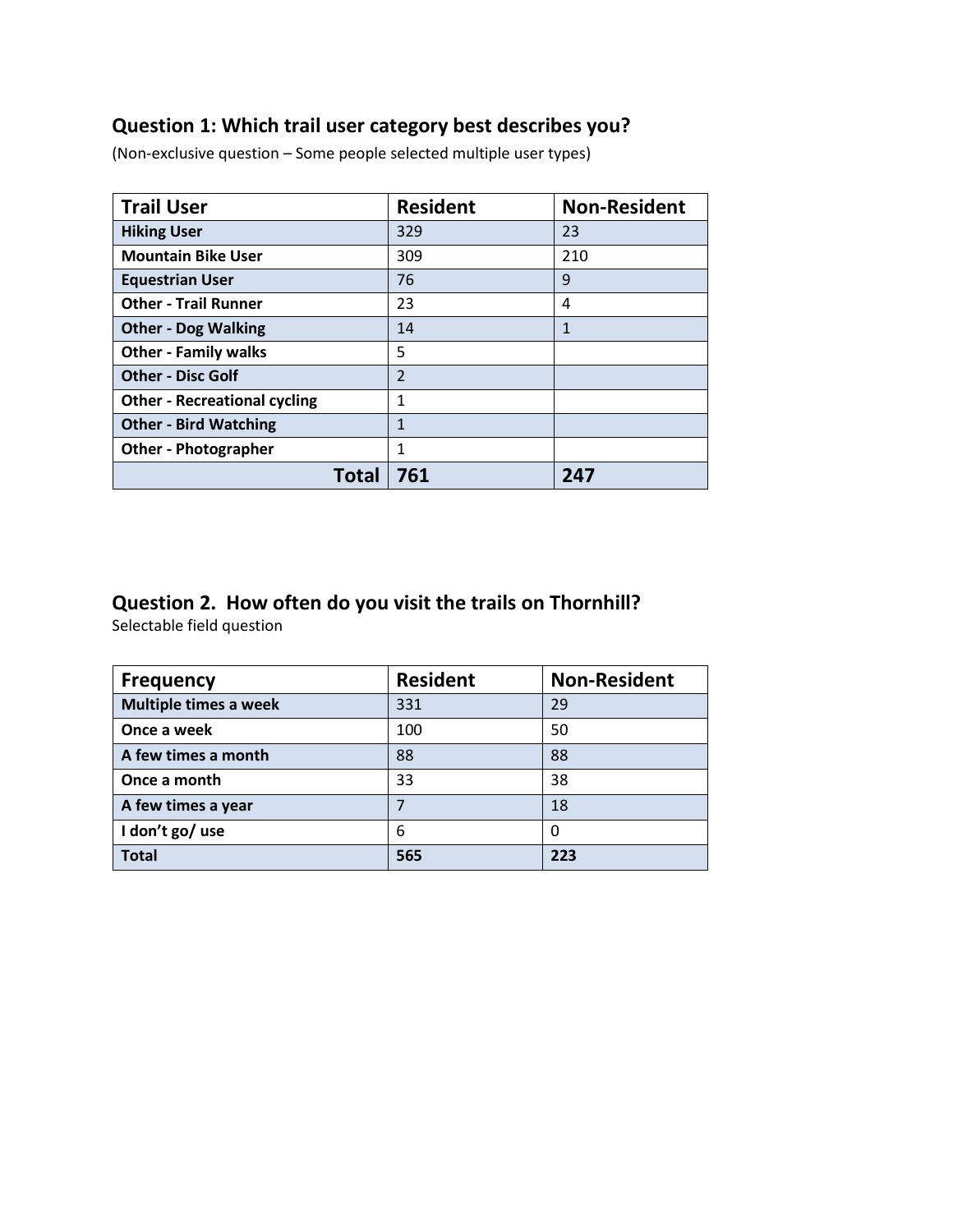## **Question 3. Where do you primarily access the trails on Thornhill?**

Selectable field question

| Location                                  | <b>Resident</b>         | <b>Non-Resident</b> |
|-------------------------------------------|-------------------------|---------------------|
| 256 St. (from the South)                  | 261                     | 171                 |
| 248 St. (from the West)                   | 109                     | 17                  |
| 264 St. (from the East)                   | 53                      | 4                   |
| 256 St. (from the North)                  | 34                      | 12                  |
| 108 Ave. (from the West, water reservoir) | 32                      | 6                   |
| <b>Multiple access points</b>             | 21                      | $\mathbf{1}$        |
| From 262 St                               | 18                      |                     |
| <b>Grant Ave. (From North East)</b>       | 15                      | 5                   |
| From Ferguson Ave/ 112 Ave                | 10                      |                     |
| From Trethewey Crs. / South Martyn Trail  | 5                       |                     |
| From 108 Ave (from the East)              | $\overline{2}$          |                     |
| From Erskine St.                          | $\overline{\mathbf{c}}$ |                     |
| From "Duck Pond trail"                    | $\overline{2}$          |                     |
| From a river crossing the parks trail     | $\mathbf{1}$            |                     |
| <b>From Archibald Way Trail</b>           | $\mathbf{1}$            |                     |
| <b>From Spillsbursy St</b>                | $\mathbf{1}$            |                     |
| <b>Unsure</b>                             |                         | 3                   |
| From 266 St                               |                         | $\mathbf{1}$        |
| Total                                     | 567                     | 220                 |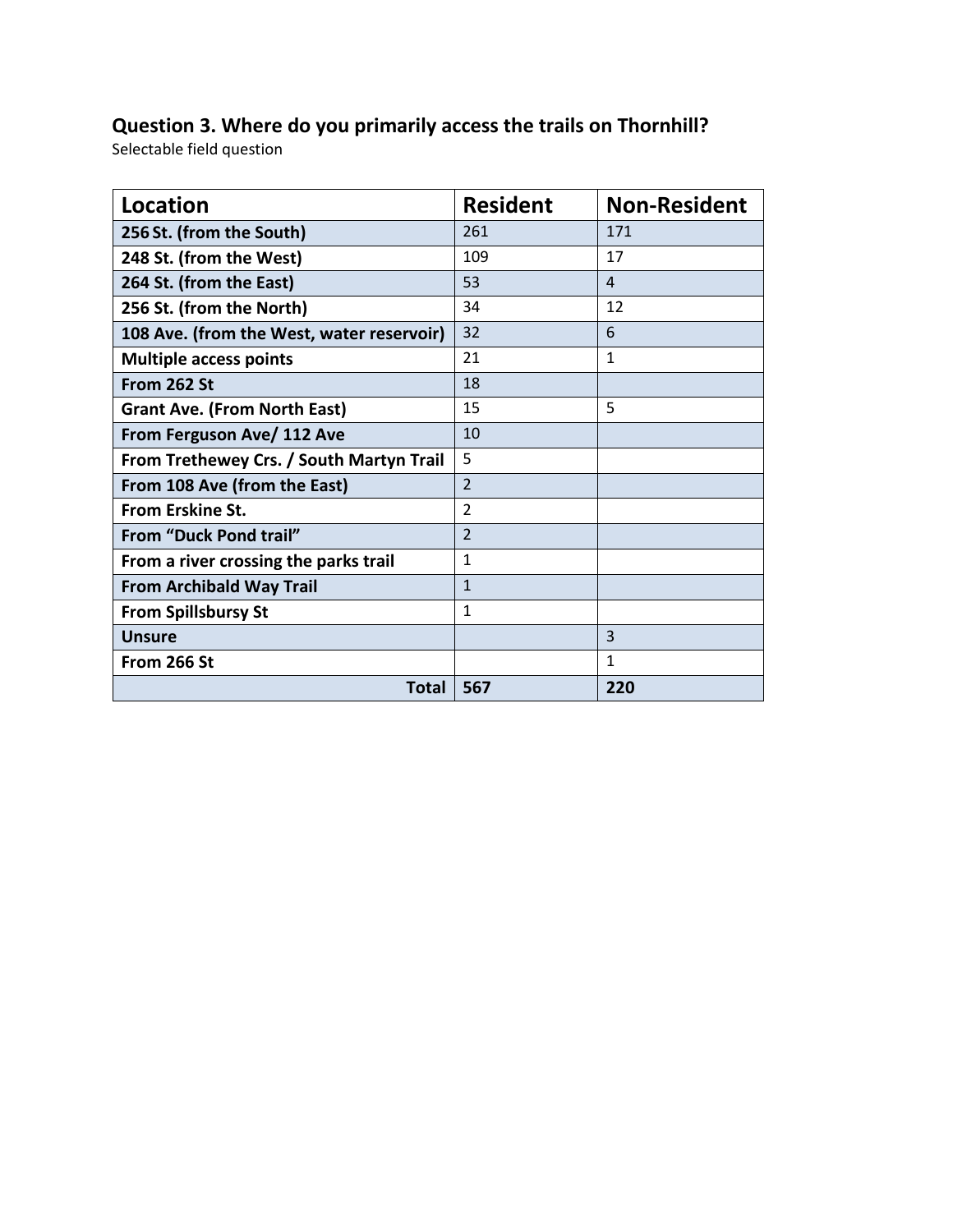## **Question 4. Which of the City's maintained trails do you primarily use?**

Combined Resident/ Non-Resident Open ended question – Some people selected multiple

| Location                                         | # of respondents |
|--------------------------------------------------|------------------|
|                                                  | indicating       |
| <b>Bear Ridge/ Westview</b>                      | 213              |
| Georges Way / Georges Loop                       | 177              |
| All of them                                      | 121              |
| 256 <sup>th</sup> Access road way                | 99               |
| Unnamed trail from 256 to the water reservoir    | 48               |
| <b>Thornhill Trail</b>                           | 31               |
| Duck Pond/Thornvale/Erskine                      | 19               |
| Metro Van Trails (Woods Creek, Hayes, Trethewey) | 14               |
| <b>None</b>                                      | 4                |
| Other trails not listed above                    | 254              |
| (Informal trails not maintained by City)         |                  |
| Total                                            | 980              |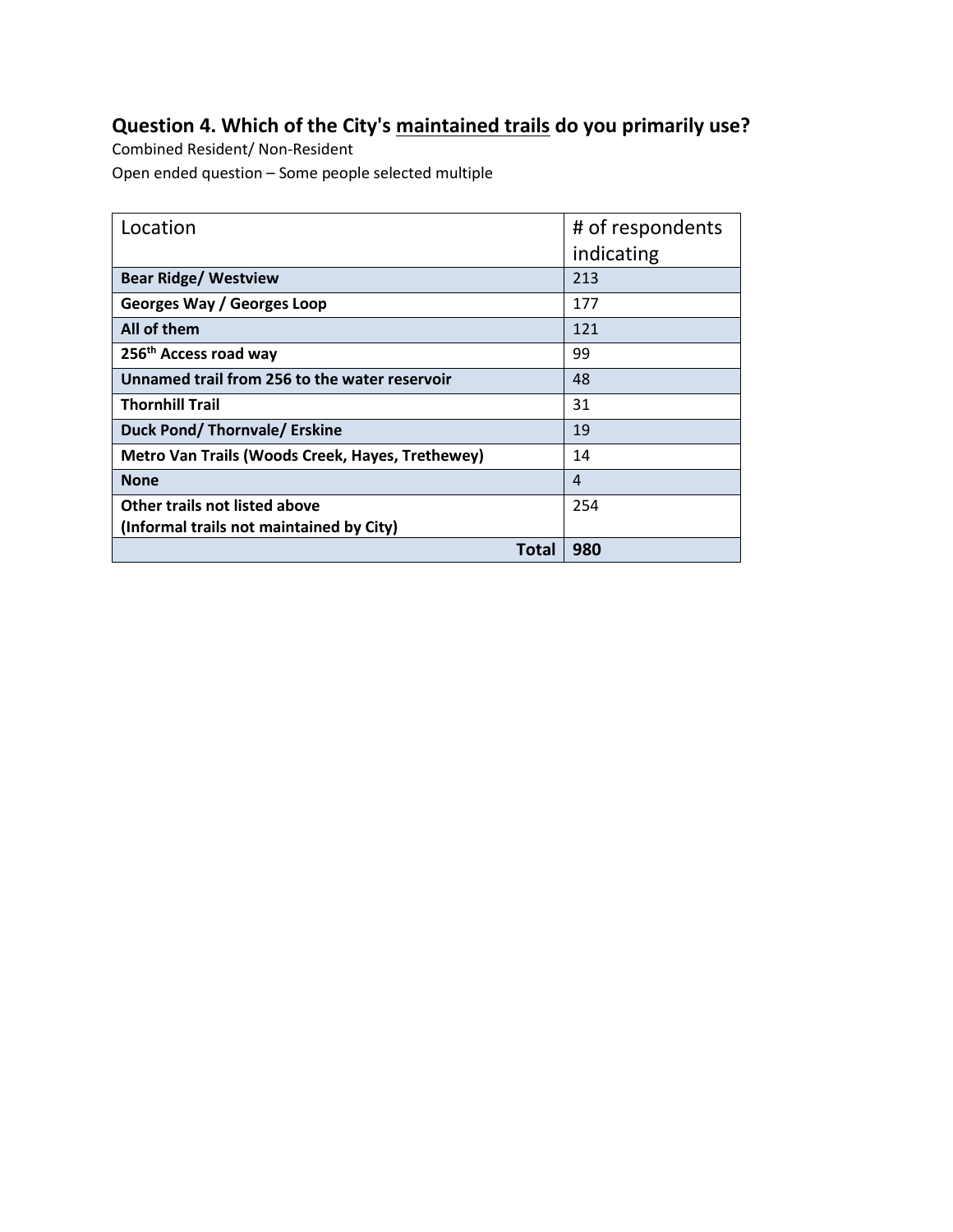## **Question 5. In order of importance, what informal trails or routes are the most important to you?**

|                                                            | <b>First</b> | <b>Second</b>  | <b>Third</b>   |              |
|------------------------------------------------------------|--------------|----------------|----------------|--------------|
| <b>Trail name</b>                                          | choice       | choice         | choice         | <b>Total</b> |
|                                                            | (x3)         | (x2)           | (x1)           |              |
| O.S.R                                                      | 552          | 262            | 65             | 879          |
| <b>Thornstar</b>                                           | 333          | 234            | 93             | 660          |
| <b>Trail Dweller</b>                                       | 213          | 224            | 92             | 529          |
| All of them                                                | 246          | 110            | 52             | 408          |
| <b>Georges Way / Georges</b><br>Loop/ Silver Ghost         | 201          | 94             | 50             | 345          |
| <b>Bear Ridge</b>                                          | 153          | 70             | 27             | 250          |
| <b>Blazing Saddles</b>                                     | 96           | 52             | 50             | 198          |
| <b>Rip n Dip</b>                                           | 123          | 50             | 18             | 191          |
| <b>Heads Up</b>                                            | 66           | 54             | 24             | 144          |
| <b>Ridgeline/ Jump line</b>                                | 45           | 36             | 39             | 120          |
| <b>Unnamed trail from 256 to</b><br>the water reservoir    | 52           | 28             | 21             | 101          |
| <b>Flow Rider</b>                                          | 45           | 30             | $\overline{7}$ | 82           |
| <b>Metro Van Trails (Woods</b><br>Creek, Hayes, Trethewey) | 51           | 24             | 4              | 79           |
| Nick's                                                     | 24           | 24             | 28             | 76           |
| <b>Access Road/ Price of</b><br>Admission/256 St.          | 45           | 22             | 4              | 71           |
| <b>Thornhill Trail</b>                                     | 51           | 12             | 7              | 70           |
| Don't know the names                                       | 36           | 12             | 6              | 54           |
| <b>Thornhill Grind trail</b>                               | 21           | 24             | 8              | 53           |
| <b>Hodgens Hill/ Trail</b>                                 | 33           | 6              | $\overline{4}$ | 43           |
| <b>Tower Trail</b>                                         | 18           | 16             | 5              | 39           |
| Lyn's Lane/Ridge Riders                                    | 15           | 14             | 9              | 38           |
| <b>Little Water</b>                                        | 3            | 14             | 14             | 31           |
| <b>Sessions</b>                                            | 6            | 8              | 13             | 27           |
| <b>Bucket Trail</b>                                        | 15           | 8              | $\mathbf{1}$   | 24           |
| <b>Duck Pond/ Thornvale</b>                                | 15           | 6              | 3              | 24           |
| Westview / 248 St                                          | 21           | $\overline{2}$ | 1              | 24           |
| <b>Easy going</b>                                          | 9            | 8              | 0              | 17           |
| <b>Larry Bremner trail</b>                                 | 9            | 6              | $\mathbf{1}$   | 16           |
| <b>Cross Cut</b>                                           | 6            | $\overline{2}$ | $\overline{2}$ | 10           |
| <b>Equestrian looping trails</b>                           | 6            | $\overline{2}$ | $\overline{2}$ | 10           |

Combined Resident and Non Resident – Open ended question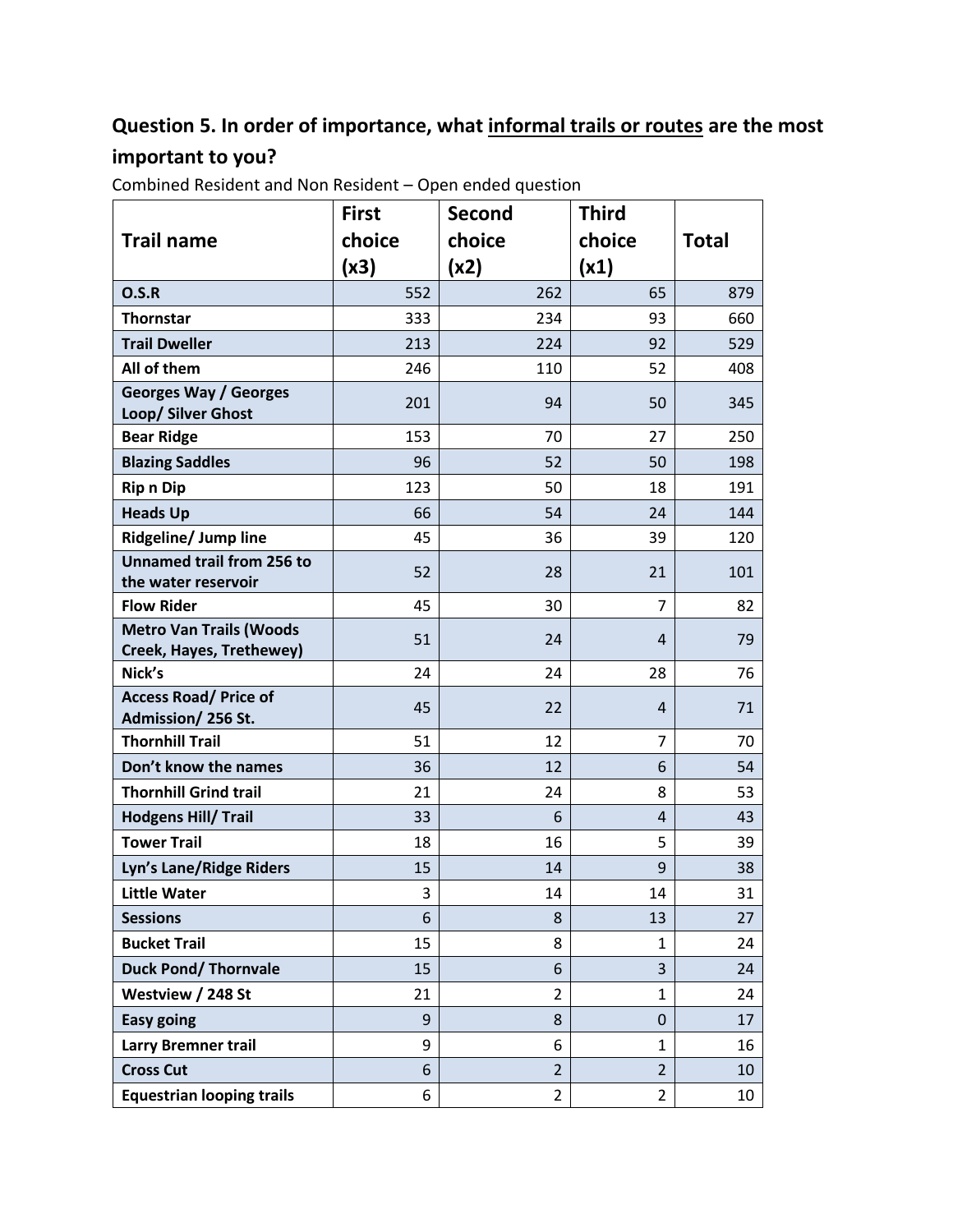| Shalamalamadingdong        |  |  |
|----------------------------|--|--|
| <b>Moto Loop</b>           |  |  |
| <b>Sherman Olsen Trail</b> |  |  |
| <b>Bosonworth Trail</b>    |  |  |

#### **Question 6. Why are these informal trails or routes important to you?**

Open ended question categorized by theme. Combined Resident/ Non-Resident

| Reason why informal trails are important          | # of respondents |
|---------------------------------------------------|------------------|
|                                                   | indicating       |
| To meet other people / Community / Family         | 139              |
| Health & Exercise                                 | 126              |
| Trails are easy to get to / local / close to home | 122              |
| Access to nature / outdoors / wildlife            | 106              |
| Trails connect to other trails / Network / Loops  | 50               |
| Views / Scenery                                   | 36               |
| Keep heritage of Maple Ridge                      | 4                |
| Tota                                              | 583              |

#### **Question 7. Is there adequate wayfinding (maps and signage) available for the area?**

Open ended question categorized by theme. Combined Resident/ Non-Resident

| Response                                                                          | # of respondents |
|-----------------------------------------------------------------------------------|------------------|
|                                                                                   | indicating       |
| Yes                                                                               | 356              |
| Yes, with the trail forks app / GPS                                               | 146              |
| <b>No</b>                                                                         | 142              |
| No, signage and maps needs improving                                              | 92               |
| No, need trail maps at trail heads and junctions                                  | 20               |
| No, need trail use designation signage or maps (for bike, hike<br>and equestrian) | 19               |
| No, prefer no maps or additional signs                                            | 8                |
| Yes, on City maintained trails only                                               | 1                |
| Need "No Motorized Vehicles" signs                                                | 1                |
| Need signage to identify Aquifer                                                  | 1                |
| Total                                                                             | 786              |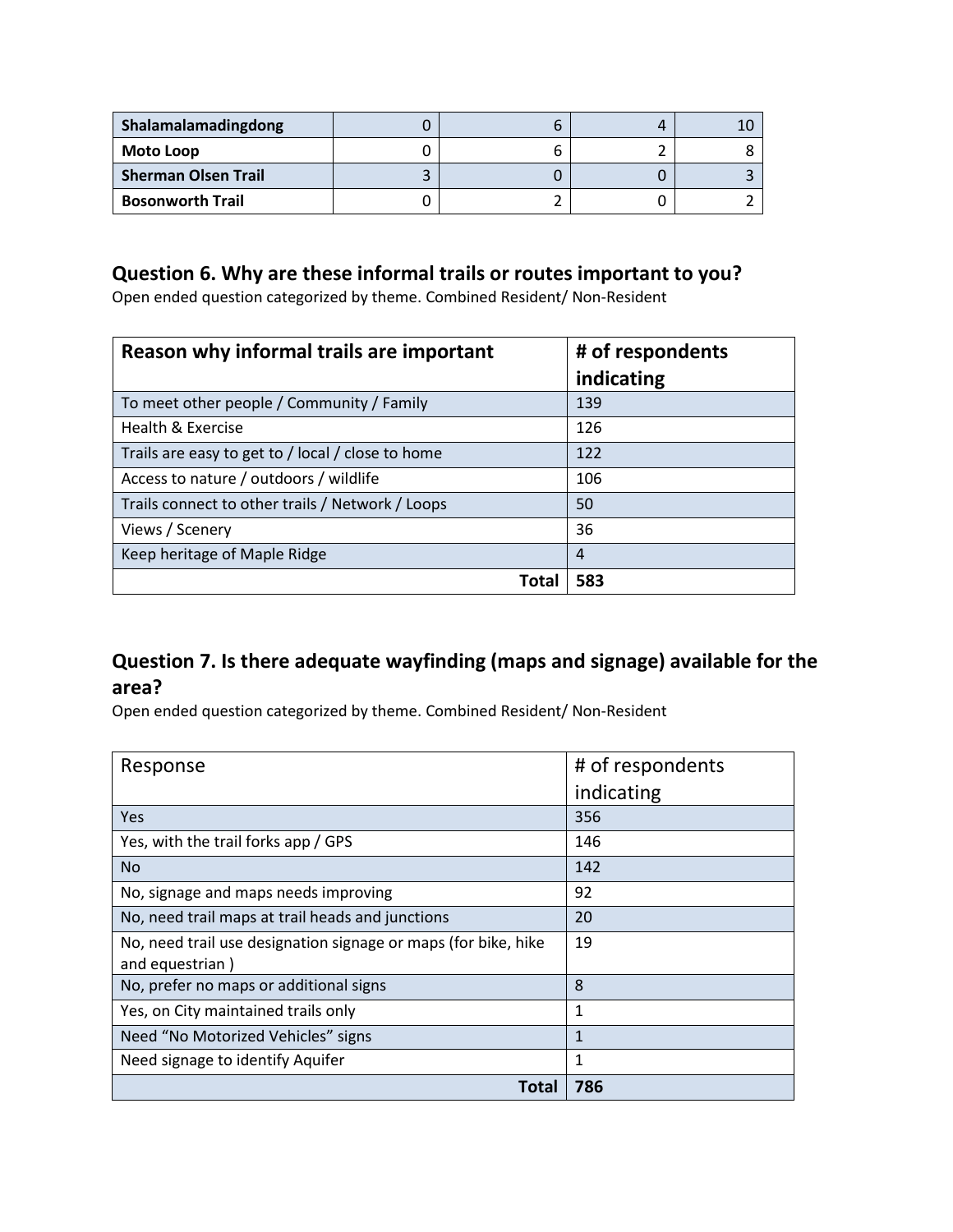### **Question 8. What would support you as a trail user in this area?**

Open ended question categorized by theme. Combined Resident/ Non-Resident

| Item                                                                                    | # of respondents |
|-----------------------------------------------------------------------------------------|------------------|
|                                                                                         | indicating       |
| Better signage/ trail markings/ skill level/ distances/ etiquette/<br>direction/aquifer | 136              |
| Improved parking/ staging area at 256 St.                                               | 92               |
| Better/ more trail maintenance / brushing/ fix washouts/<br>fallen tree removal etc.    | 70               |
| Nothing/Leave as is                                                                     | 62               |
| More trail building / expansion of trails                                               | 61               |
| Retain the natural environment / No development                                         | 55               |
| Separate trail users (Mountain bike and Equestrians/ Hiking)                            | 50               |
| Sanction the informal trails                                                            | 49               |
| Better trail maps                                                                       | 32               |
| Allow continued access/ use/ maintenance of trails                                      | 31               |
| Washroom / outhouse                                                                     | 29               |
| Formalize an agreement for trail maintenance (with FVMBA)                               | 29               |
| Garbage / Recycling cans                                                                | 21               |
| Keep the trails as they are                                                             | 19               |
| Commitment from the City to protect the area as park                                    | 14               |
| Funding / support for trail building/ maintenance                                       | 13               |
| Multi use/ shared use trail designations/ accessible trails                             | 13               |
| Drinking fountain/ water access                                                         | 12               |
| Safety improvements/ crossings/ footings/ limit speed/ jumps                            | 12               |
| Enforcement of bylaws, creation of rules, off leash dogs, dirt<br>bikes, litter         | 10               |
| Trails should be for pedestrian and equestrians only                                    | 10               |
| A trail society for volunteers/ discussion                                              | 10               |
| Limit/ enforce against motorized vehicles better                                        | 8                |
| Community education/ support                                                            | 7                |
| More engagement with local users to build/ maintain network                             | 6                |
| No more trail building                                                                  | 5                |
| Benches and seating areas                                                               | 3                |
| Vehicle access past the gate on 256 St.                                                 | 3                |
| More consideration for equestrian users                                                 | 3                |
| <b>Bike wash station</b>                                                                | $\overline{2}$   |
| City should maintain mountain bike trails                                               | $\overline{2}$   |
| Improve general access to Thornhill                                                     | $\overline{2}$   |
| More intermediate trail options                                                         | $\overline{2}$   |